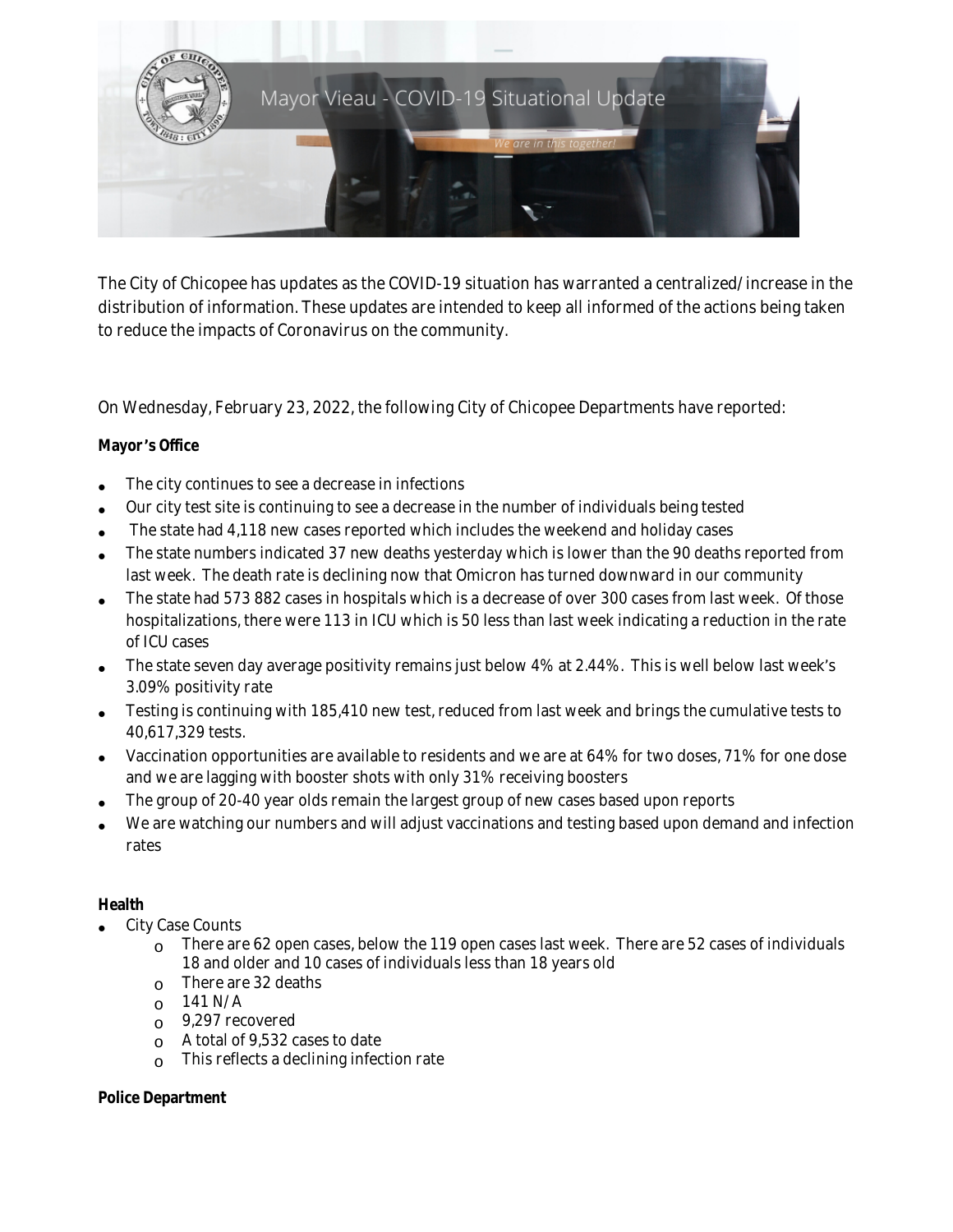- We had our one officer return and no one is out with COVID
- We are working the test site which continues to slow

### **Fire Department**

- Status quo on services with no firefighters out on COVID leave
- The numbers at the test center are decreasing and agree with closing the site soon

#### **Emergency Management**

- Status quo on staffing
- They agree with reducing staff at the testing center

### **Safety**

- Status quo on staffing
- There were 33 tests administered last Wednesday which is a decrease from the prior week. Only one test was positive
- There were no tests on Monday due to Presidents day. So far today there were 13 tests administered
- We will only test on Monday the 28th next week and may not test is March
- There is testing at Holyoke Community College, Eastfield Mall, and local pharmacies

### **DPW**

- We have all employees at work
- Agree with reducing the test site to Monday only

## **COA**

- Status Quo with everyone working
- $\bullet$  The next vaccine clinic at the COA is scheduled for March 8<sup>th</sup>

## **Human Resources**

- Status Quo on services
- There are currently no individuals on COVID leaves
- No new leaves were requested this week

#### **Library**

- All staff members are reporting to work and none are out with COVID
- The Library is experiencing an increase in patrons with school vacation week
- The Plexiglas barriers are still up at all stations and hand sanitizer is available at locations throughout the library